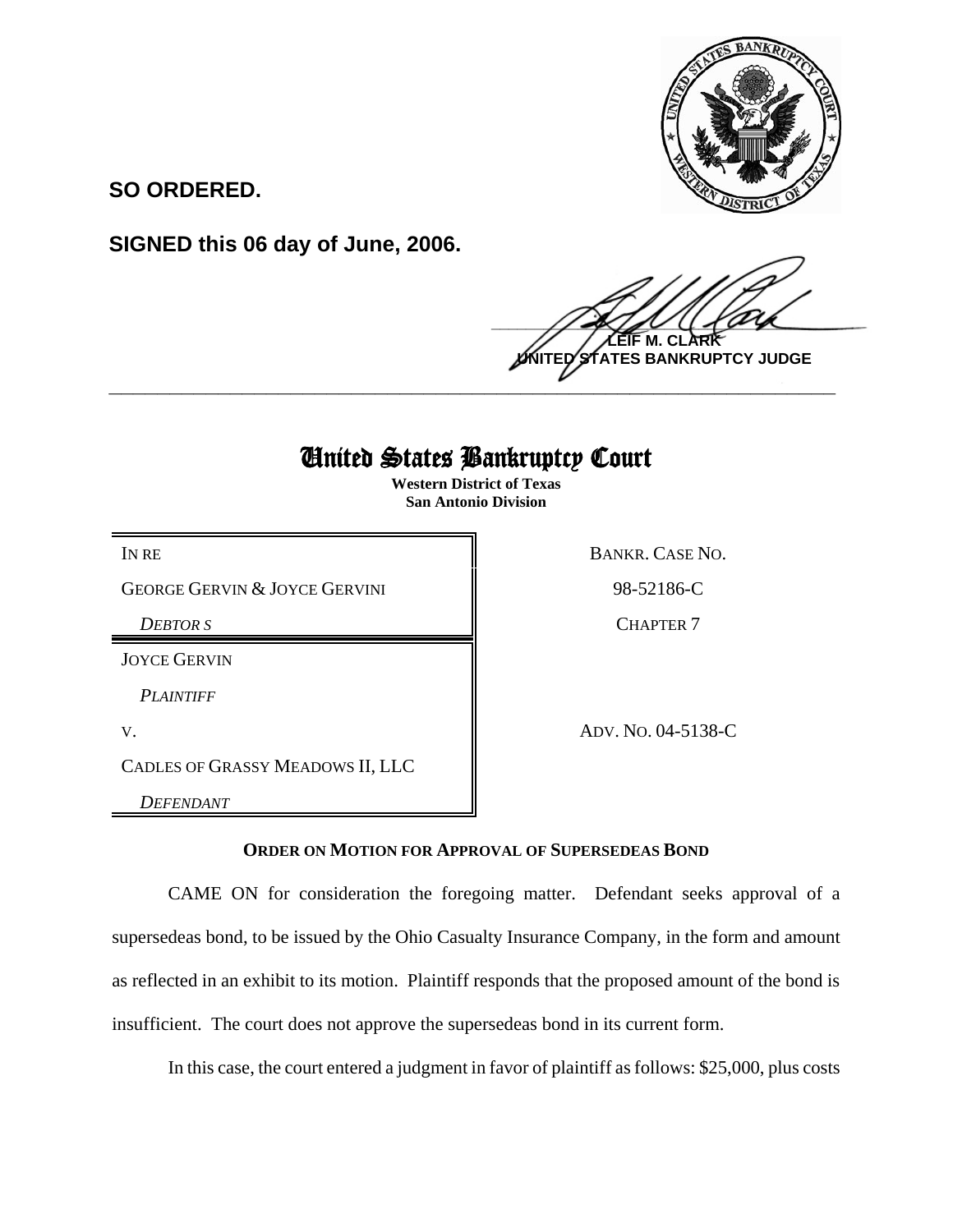of court; removal of the judgment lien on Joyce Gervin's 25% partnership interest in the 401 Group Ltd. Partnership; a determination that Joyce Gervin has no legal obligation to pay defendant, its predecessors or successors in interest, or any assignor or assignee thereof any part of the February 27, 1989 judgment in *TCAP Corp. v. George Gervin*, Cause No. 219-164086, in the 219<sup>th</sup> Judicial District Court for Collin County, Texas; a determination that Joyce Gervin's aforementioned partnership interest is not subject to the Order Charging Partnership Interest filed in Cause No. 96- 2011938-1, Pierce County Superior Court, State of Washington; an injunction against any collection activity by defendant against plaintiff; a judgment of contempt; an award of \$18,190 in attorneys' fees from defendant to plaintiff, for the trial and preparation of the case; an award of \$15,000 for post-trial collection and enforcement costs; and conditional awards in the event of an appeal, consisting of \$25,000 in the event of an appeal to the district court, \$15,000 in the event of an appeal to the circuit, and  $$20,000$  in the event of an appeal to the U.S. Supreme Court.<sup>1</sup>

Rule 7062 states that a stay of enforcement may be had upon the appellant (here, the defendant) giving a supersedeas bond. FED.R.BANKR.P. 7062 (incorporating Rule 62 of the federal rules of civil procedure). The stay is effective as to the enforcement of a monetary judgment when the bond is approved by the court. FED.R.CIV.P. 62(d). Rule 62(c) (incorporated by Rule 7062 of the bankruptcy rules) accords the court discretion with regard to the handling of any injunctive relief that may have been entered as part of the judgment, "upon such terms as to bond or otherwise as it considers proper for the security of the rights of the adverse party." FED.R.CIV.P. 62(c). Rule 8005 of the Federal Rules of Bankruptcy Procedure also controls with regard to the approval of a supersedeas bond or other form of relief pending appeal. FED.R.BANKR. P. 8005. The case law construing Rule 8005 makes it clear that the bankruptcy court has the discretion to tailor the terms

<sup>&</sup>lt;sup>1</sup> The foregoing is intended to be descriptive only, and does not in any way alter the terms of the judgment itself.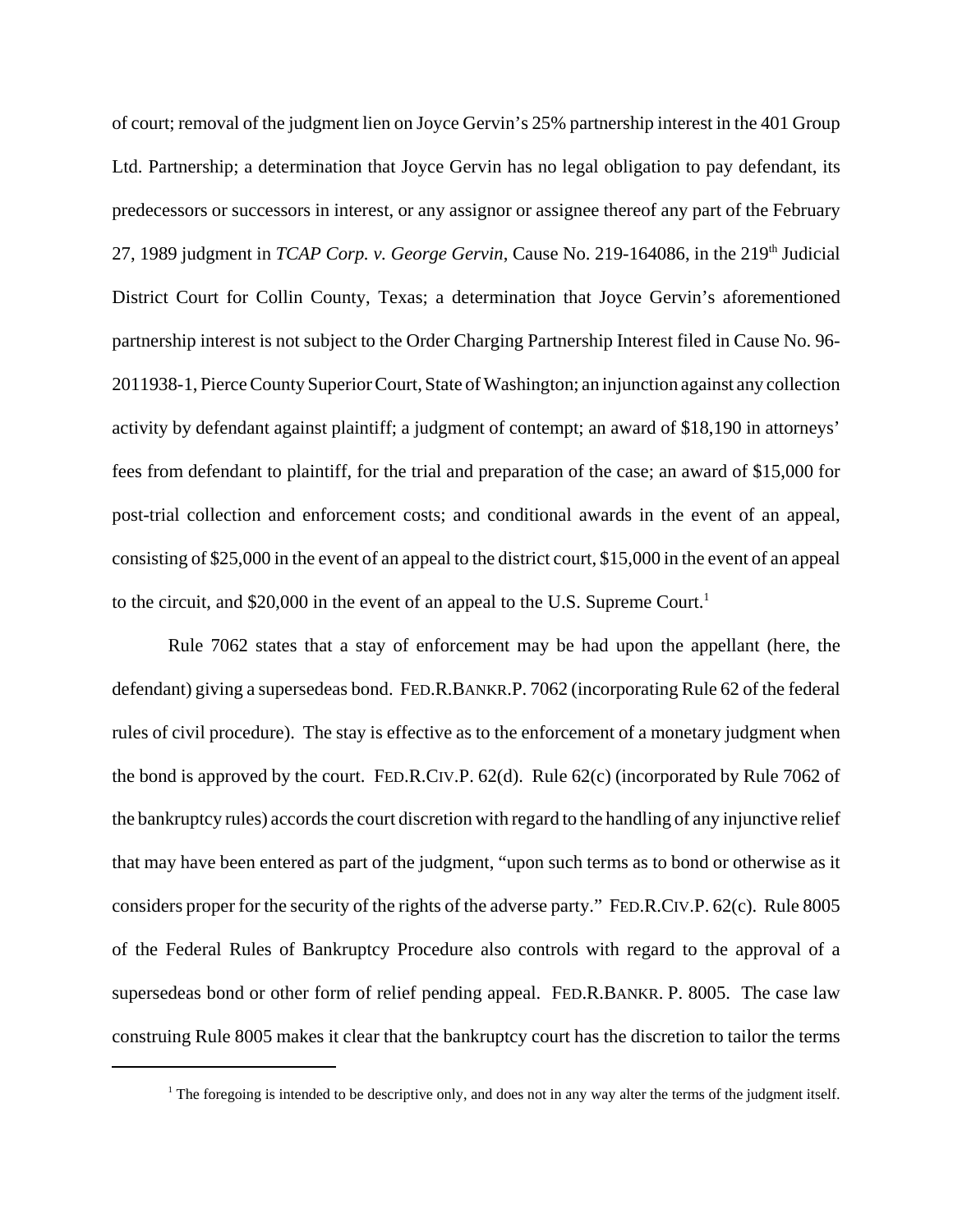of any stay pending appeal, given that judgments rendered in bankruptcy cases are often not limited to simple monetary awards. *See In re Gleasman*, 111 B.R. 595, 599 (Bankr. W.D.Tex. 1990).

There are two issues presented with the proposed motion for approval of a supersedeas bond in this case. The first has to do with the extent of the stay, given that the judgment consists of multiple forms of relief. The second has to do with the form and amount of the bond.

With regard to the first issue, the court rules that the declaratory and injunctive relief in the judgment, set out in the lengthy paragraph on the second page of that judgment, is not stayed pending the appeal of this matter, either by the posting of a supersedeas bond or by anything else. That relief stands, fully enforceable, unless and until an appellate tribunal rules with finality and no further appeal is taken. The reason for this should be clear – at issue in the trial below was a determination of Joyce Gervin's property interest, and whether her interests were properly protected by her bankruptcy discharge. The court, in ruling in her favor, simply insulated her property from collection action by Cadles, and vindicated her rights to enjoy the benefit of her bankruptcy discharge which she had received years ago. The court will hardly first rule in her favor, then permit the defendant, by the simple expedient of posting a bond, to then pursue the very course of conduct which the court had earlier ruled to be contempt. Were the court to do so, it might just as well reverse its own judgment (which the court is hardly inclined to do). The defendant will have to prevail with finality on appeal before it will be permitted to pursue a course of conduct which this court found to be wrongful.

The supersedeas bond to be posted may stay the enforcement of the affirmative monetary awards in the judgment – the contempt award of \$25,000 and the related attorneys' fees of \$18,190, the costs of collection of \$15,000, plus costs of court and post-judgment interest at the applicable federal judgment rate of 4.6% running from the date of entry of the judgment.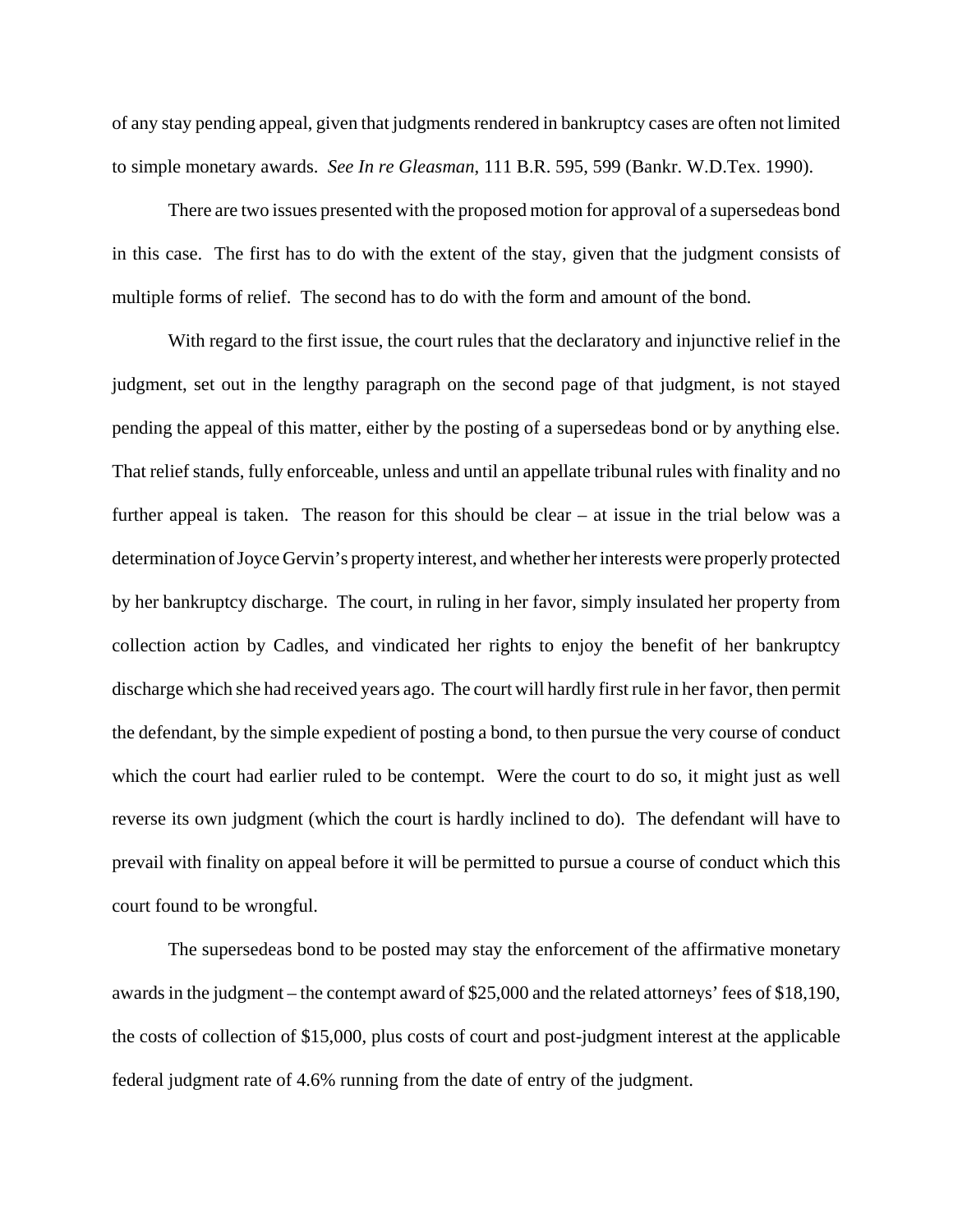However, there is a problem with the proposed supersedeas bond. First the judgment rendered includes conditional awards in the event of an appeal. The amount of the bond the defendant proposes to post does not include any of these conditional awards. Second, the judgment awards post-judgment interest until paid. The bond purports to limit interest to six months. Third, this being a federal matter, a party could pursue an appeal to the Supreme Court of the United States. The bond lapses after an appeal through the circuit level. As such, the bond is inadequate.

The Fifth Circuit has said that "a supersedeas bond is a privilege extended the judgment debtor as a price of interdicting the validity of an order to pay money." *Poplar Grove Planting & Refining Co., Inc. v. Bache Halsey Stuart, Inc.,* 600 F.2d 1189, 1191 (5<sup>th</sup> Cir. 1979). That privilege, to be earned, must be fully compensatory of the costs incurred by the plaintiff as a result of having to defend her judgment on appeal, including the costs of hiring a lawyer to brief and argue the matter to appellate courts. Should the plaintiff ultimately prevail, it should not be forced to then pursue new collection activity years later against the defendant – the purpose of the supersedeas is to spare the prevailing party at trial from precisely that risk, cost and delay. *See id.*; *see also In re Texas Equipment Co., Inc.*, 283 B.R. 222 229 (Bankr. N.D.Tex. 2002). Because the underlying judgment in this case contained conditional awards of additional attorneys' fees in the event of an appeal, the supersedeas bond must be in an amount sufficient to cover those additional awards.

The supersedeas bond proposed by the defendant is not sufficient in amount. The amount must be increased to include the conditional awards for the appeal to the district court, any appeal to the circuit court, and any appeal to the U.S. Supreme Court. Further, the bond must cover costs of court (which it does not). Further, the bond must cover accruing interest for so long as the appeal process takes. Further, the bond must remain in effect for so long as the defendant is pursuing appeal, through all the appellate levels available – including the Supreme Court of the United States.